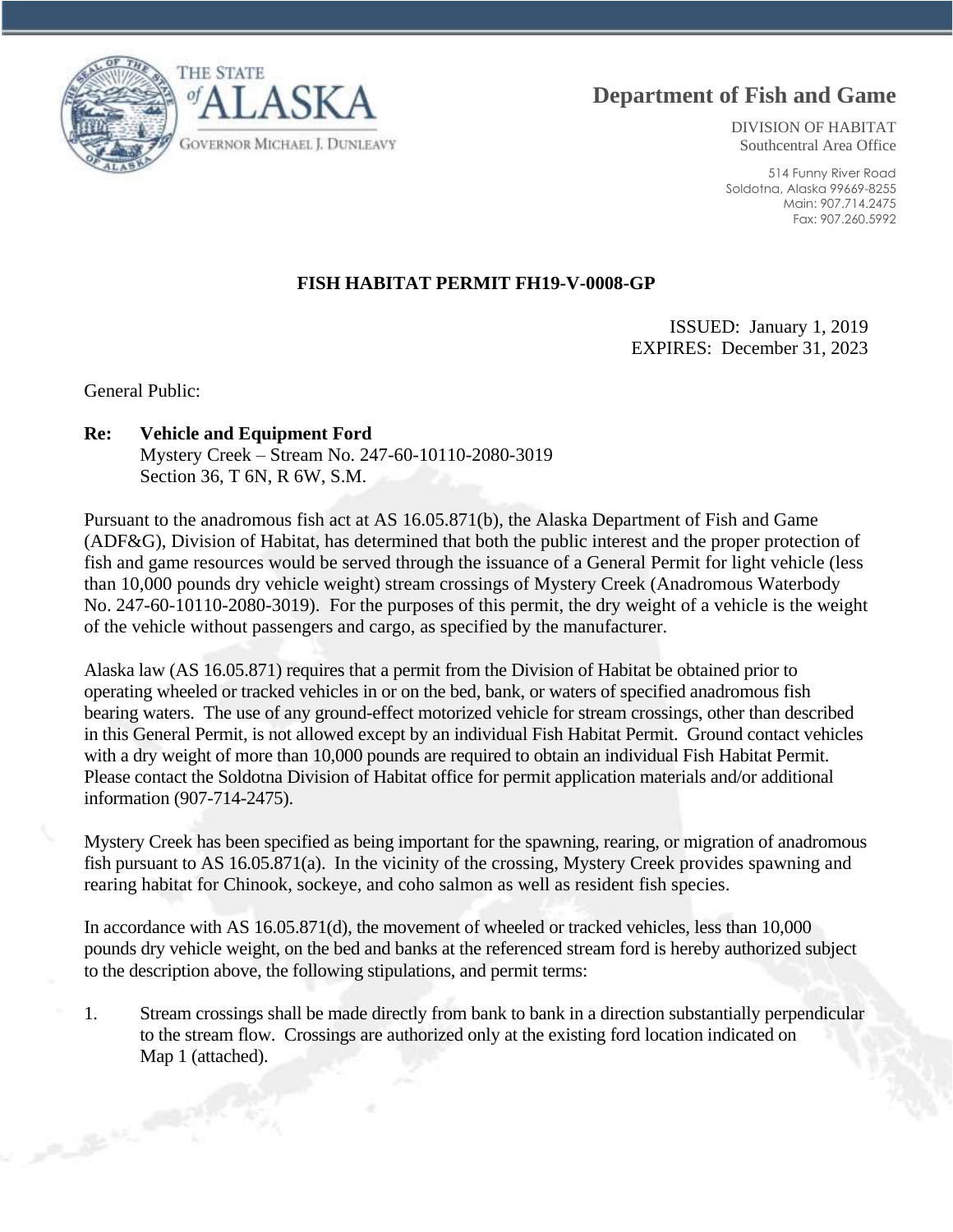- 2. Stream banks, streambeds, or the existing ford shall not be modified, expanded, repaired, or otherwise changed without the prior written approval of ADFG, Division of Habitat.
- 3. There shall be no removal or disturbance of vegetation or vegetated stream banks; no vehicles shall be operated on the vegetated stream banks or in a manner or location that induces erosion or sedimentation of Mystery Creek.

## **Permit Terms**

The vehicle owner and operator (permittee), or the legal guardian of minor dependents, is responsible for the actions of contractors, agents, or other persons who participate in the approved activity. For any activity that significantly deviates from the approved plan, you shall notify the Division of Habitat and obtain written approval in the form of a permit amendment before beginning the activity. Any action taken by the permittee or agent of the permittee which increases the project's overall scope or that negates, alters, or minimizes the intent or effectiveness of any stipulation contained in this permit will be deemed a significant deviation from the approved plan. The final determination as to the significance of any deviation and the need for a permit amendment is the responsibility of the Division of Habitat. Therefore, it is recommended you consult the Division of Habitat immediately when a deviation from the approved plan is being considered.

This letter constitutes a permit issued under the authority of AS 16.05.871. Please be advised that this determination applies only to activities regulated by the Division of Habitat; other agencies also may have jurisdiction under their respective authorities. This determination does not relieve you of your responsibility to secure other permits from state, federal, or local agencies. You are still required to comply with all other applicable laws.

In addition to the penalties provided by law, this permit may be terminated or revoked for failure to comply with its provisions or failure to comply with applicable statutes and regulations. You shall mitigate any adverse effect upon fish or wildlife, their habitats, or any restriction or interference with public use that the commissioner determines was a direct result of your failure to comply with this permit or any applicable law.

You shall indemnify, save harmless, and defend the department, its agents, and its employees from any and all claims, actions or liabilities for injuries or damages sustained by any person or property arising directly or indirectly from permitted activities or your performance under this permit. However, this provision has no effect if, and only if, the sole proximate cause of the injury is the department's negligence.

You may appeal this permit decision relating to AS 16.05.871 in accordance with the provisions of AS 44.62.330-630.

Sincerely,

Doug Vincent-Lang Acting Commissioner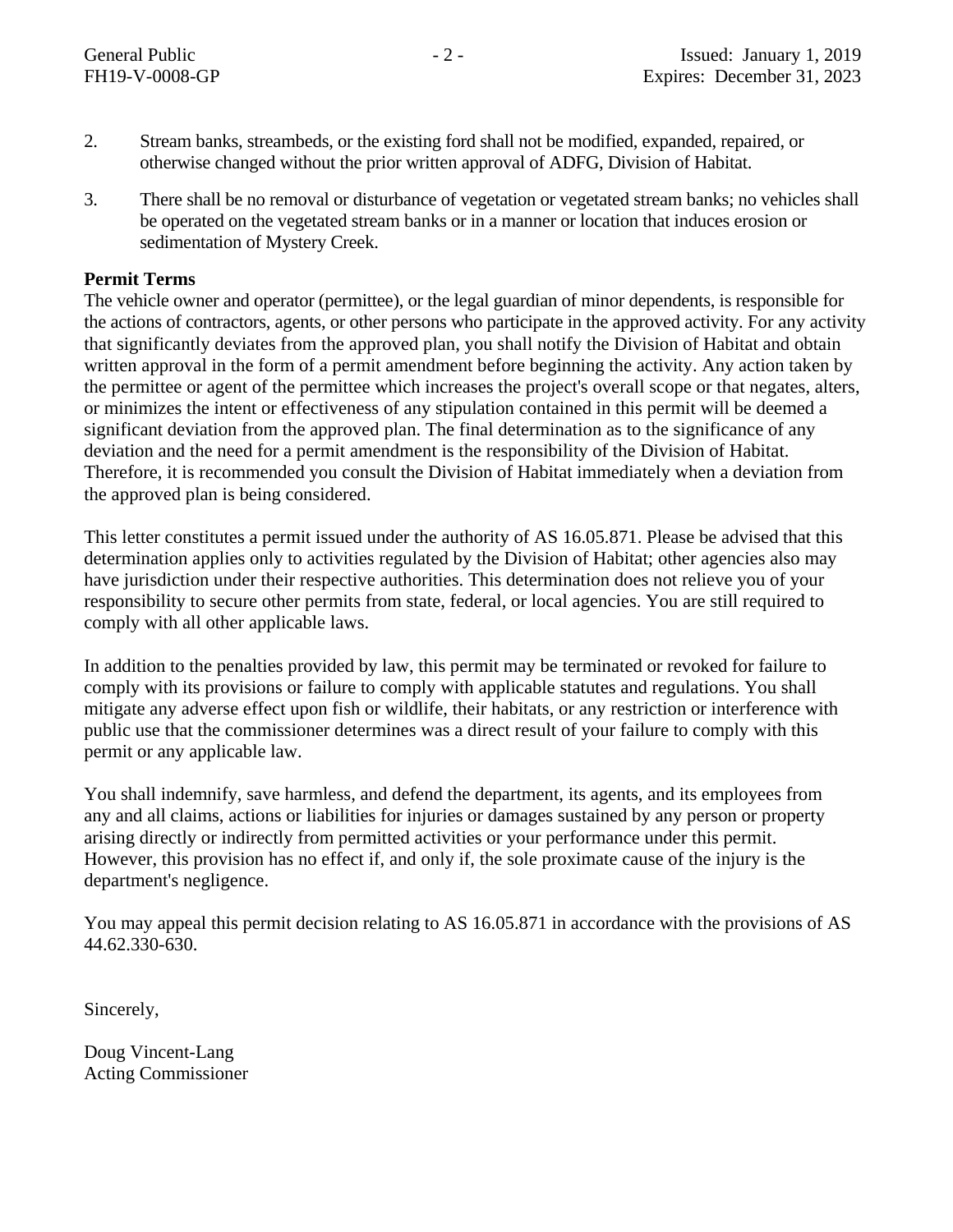Brian Blossom

By: Brian Blossom Kenai Peninsula Area Manager ADF&G, Habitat Division

Enclosure: Map 1

Cc: KRC File

By email only:

AWT Soldotna KNWR ADF&G Soldotna COE-KFO